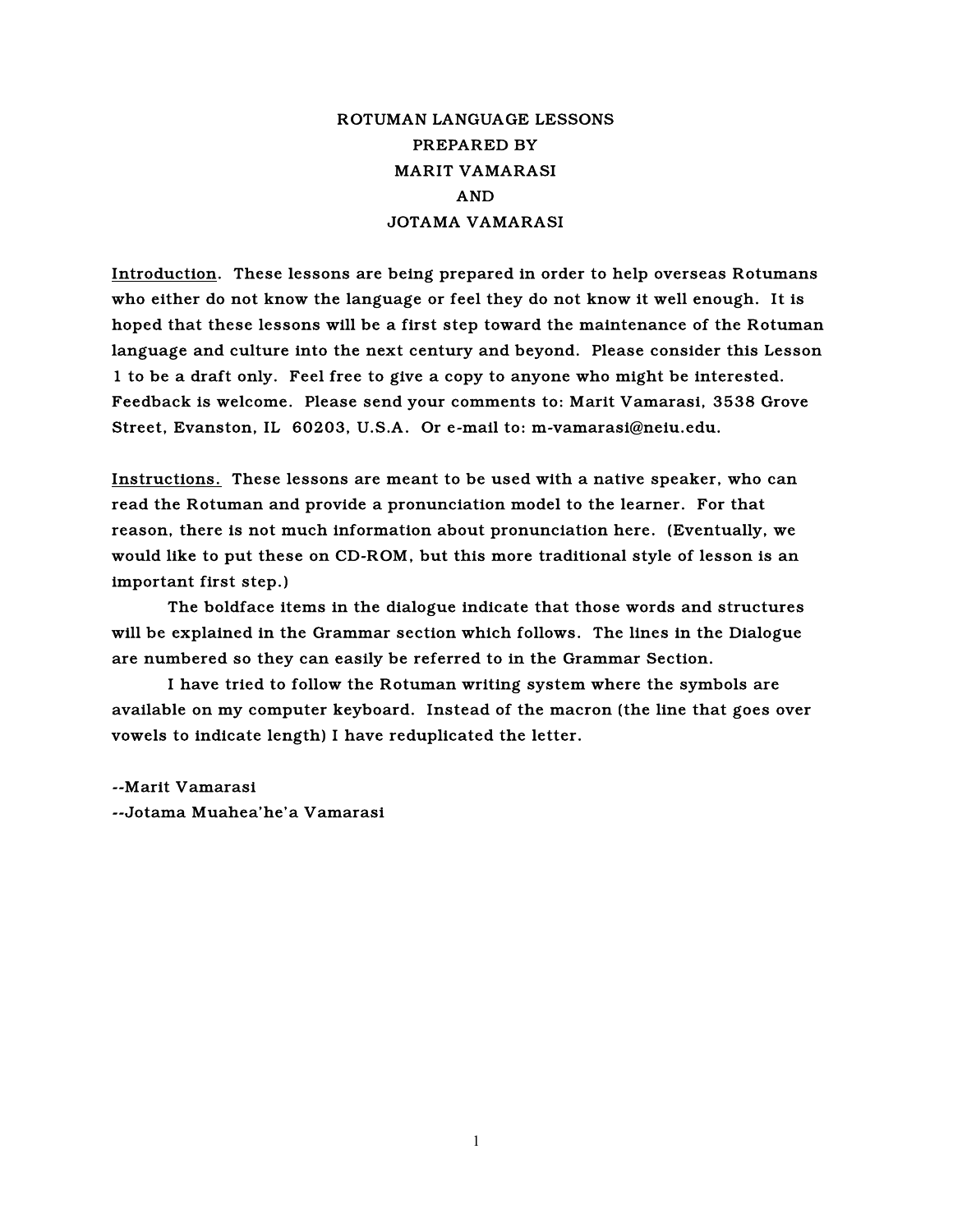#### ROTUMAN LESSON #1

- 1. Person A: Noa'ia ko håntei, ka 'äe taptapen? Hi, dear, how are you?
- 2. Person B: Fai'åkse'ea ka gou ne'ne' lelei, ka tapen 'äe? Thanks, I'm fine, and how are you?
- 3. A: Gou ne'ne' lelei tape'ma. Av roa het gou kat räe-räe ra se 'äe. I'm fine too. I haven't seen you for a long time.
- 4. B: Kota ho'i-m, ko håntei. I just got back.
- 5. A: 'E tei? Ka 'äe la' se hanua? From where? Did you go abroad?
- 6. B: Gou la' ma ås se 'oto räi' ta 'e Setnê. I went to visit my children in Sydney.
- 7. A: 'Uh tauag, ka tapen iris? No wonder. And how are they?
- 8. B: Fai'åkse'ea ka iris ne'ne' lelei tape'ma. 'Oto hån folu 'inos 'atakoa, ka 'oto fā haharåg ta rak la' mo. ö'-fâ ta ne'ne' tape'ma. Thank you, they are well too. My three daughters are all married, but my youngest son is still in school. Dad is well too.
- 9. A: Gagaja noa'ia. 'Oto fâ ta täe 'e Lepanoni. Thank God. My husband is in Lebanon.
- 10. B: Ka ia la' ma roa? Did he go long ago?
- 11. A: Fau-t 'el la pô. Close to a year.
- 12. B: Noa'ia ma 'itar ôr se', ka gou la' la hoa'-kia 'oto 'af ta 'e 'ofes ne 'Ea Pasifiak ta. It's been good to talk to you, but I'm going to take my bag from the Air Pacific office.
- 13. A: Lelei,'itar la ôr hoi'åk. 'äe täla la'-au? Good. We'll chat again. Good-bye.
- 14. B: 'I, 'äe täla fu'u-ou. Good-bye.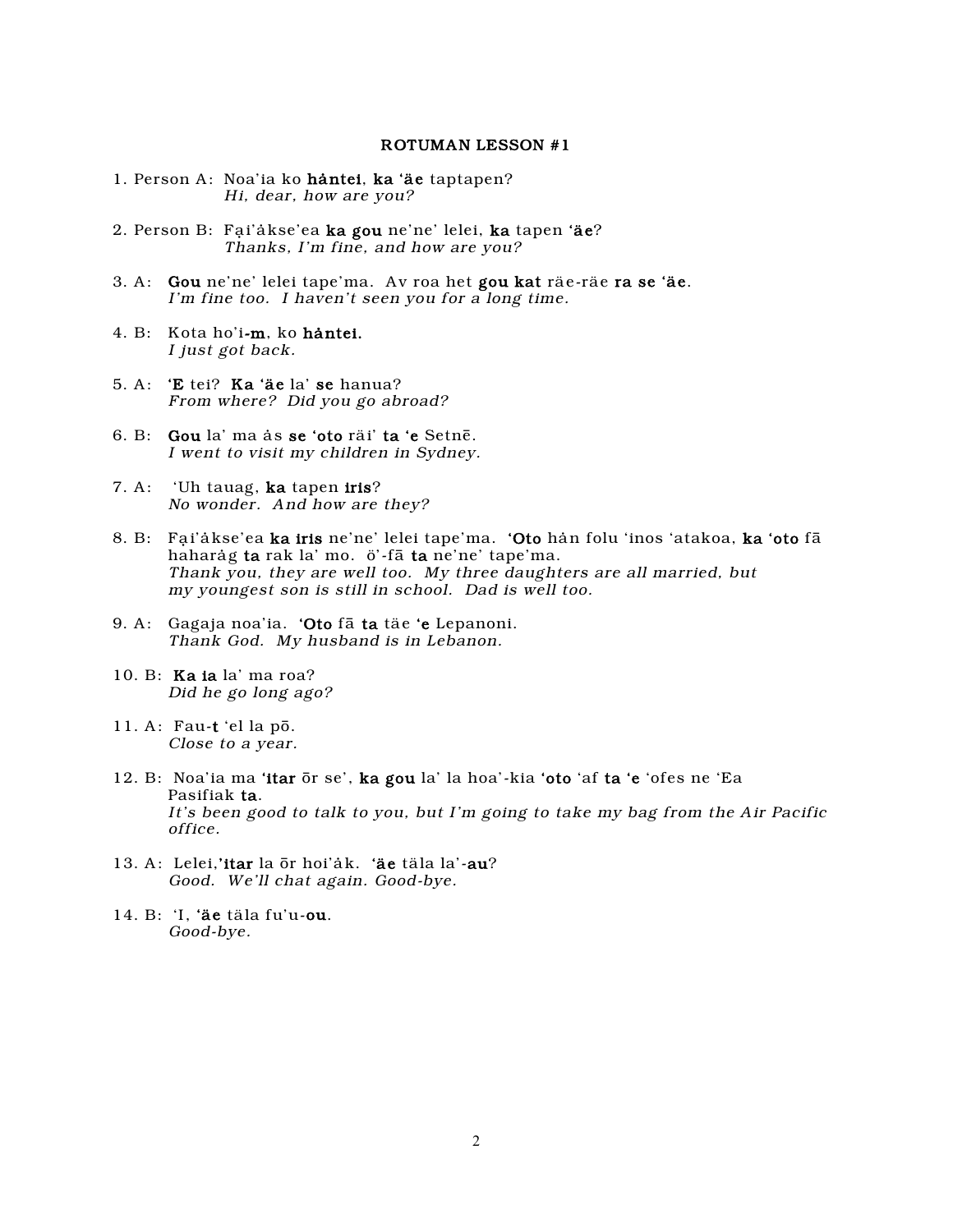### Grammar Notes

- The word hantei, glossed in 1 as 'dear', is related to the word hani; both mean 'woman' or 'wife'. Hence, this expression could only be directed to a female.
- The conjunction ka is sometimes translated as 'and' (2, 7), sometimes as 'but' (12), but usually it is best left untranslated into English (1, 5, 8). In 5 and 10 ka functions as a sort of question marker.
- Rotuman has a 2-part negative; kat (or kal in the future) goes before the verb or adjective ; ra follows the verb or adjective (3). The ra part sometimes follows a postverbal adverb. For example, hoi'ak 'again' and ma roa 'for a long time' both occur before the ra part of the negative.
- Rotuman has a set of 3 verbal suffixes that are called 'directionals' which indicate the direction of the action expressed by the verb in relation to the speaker. The suffix  $-m$  (seen in 4) shows that the action is toward the speaker. The suffix  $-of(o)$  is used for actions away from the speaker.
- Prepositions often differ greatly between languages. In this conversation, you see examples of three Rotuman prepositions:  $se(3, 5, 6)$ , in each case translated as 'to' or, with some verbs, it requires no English translation; 'e (5, 6, 9, 12), translated as either 'at', 'in', or 'from'; and  $ne$  'of' (12). In most cases, the context will determine which meaning a certain preposition has.
- One cannot speak a language without using pronouns. In this conversation you see several pronouns being used: 'äe, meaning 'you' (singular only) (1, 2, 4, 14); gou 'I, me' (2, 5, 12), iris 'they, them' (7, 8), ia 'he, she' (10); and 'itar 'we two' (13, 14). The possessive pronoun for 'my' is 'oto (6, 8, 9, 12).
- The article ta occurs at the end of a singular noun phrase and means something like 'the'. See examples in  $6, 8, 9$ , and  $12$ . The other article, meaning  $a'$ , is the suffix –t or the particle het, both of which follow the last word of a noun phrase (11).
- Intransitive verbs (that is, those that do not take a direct object) often have suffixes which indicate who is the subject. In 13 you see an example of the 'you' suffix (-au) and in 14 an example of the 'I' suffix (-ou). The verb la' 'go' is one that often takes these subject suffixes.
- Past, present, and future tenses are not indicated by affixes on Rotuman verbs. Rather, when tense is expressed at all, it is expressed by a preverbal particle. In this dialogue you see future indicated by la (13) and täla (13, 14).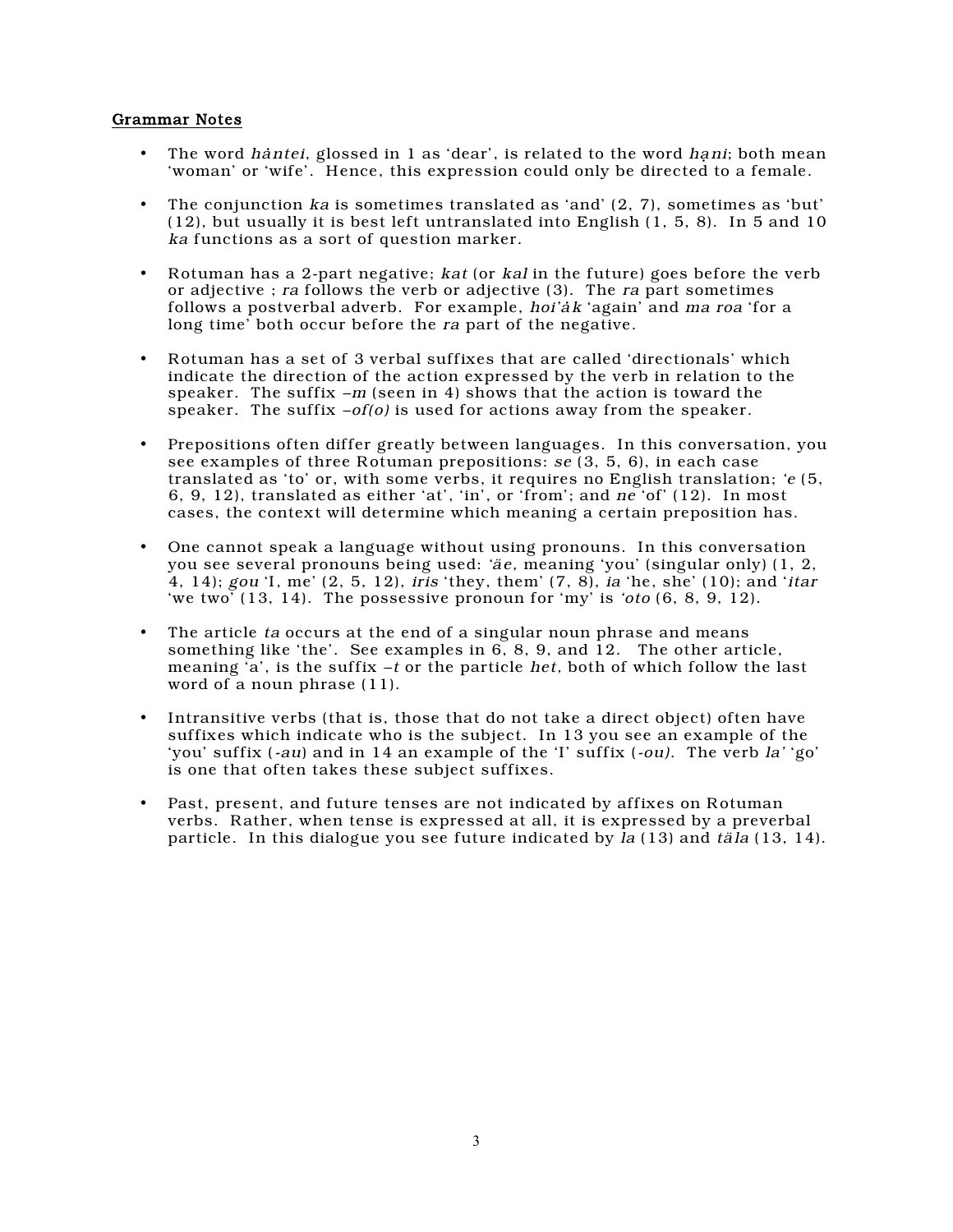## Useful Vocabulary Words and Expressions. Try to memorize these.

| Noa'ia                                                                         | Hello. Hi.                                                                            |
|--------------------------------------------------------------------------------|---------------------------------------------------------------------------------------|
| Fai'akse'ea.                                                                   | Thank you.                                                                            |
| 'äe taptapen/tapen 'äe?                                                        | How are you?                                                                          |
| Gou ne'ne'( lelei).                                                            | I'm fine.                                                                             |
| Av roa het gou kat räeräe ra se 'äe.<br>Av roa het<br>gou kat räeräe ra se 'äe | It's been a long time since I last saw you.<br>a long time<br>I haven't seen you      |
| Gagaja noa'ia.                                                                 | Thank God.                                                                            |
| Noa'ia ma 'itar <del>or</del> se'.                                             | It's been good to chat (with you).                                                    |
| 'Itar la ōr hoi'åk.                                                            | Let's chat again.                                                                     |
| 'äe täla la'-au?                                                               | Good-bye. (Literally, will you go?). This<br>is said only to the one who is leaving.  |
| 'äe täla fu'u-ou.                                                              | Good-bye. (Literally, you will stay). This<br>is said only to the one who is staying. |

### Exercises on Grammar and Vocabulary. Answers follow in the next section.

1. Practice Rotuman negatives by negating the following sentences. Give the meanings of the new sentences.

a. Ia la' ma roa.

 $\ddot{\phantom{a}}$ 

- b. 'Oto fā ta ne'ne'.
- c. 'Itar la ōr hoi'ak.
- d. 'Oto hản ta 'inos.
- e. Gou la' se hanua.

2. Fill in the correct prepositions. Choose from se, 'e and ne.

| a. 'äe leum tei?                   | 'Where are you from?'              |
|------------------------------------|------------------------------------|
| b.'äe la' tei?                     | 'Where are you going?'             |
| c. Gou la la' ofes ta.             | 'I am going to the office.'        |
| d. Ia hoa'kia 'on 'af ta 'ofes ta. | 'He took his bag from the office.' |
| e. famor boto hanue ta             | 'people of my land'                |
| f. Gou kat räe ra<br>`äe.          | 'I didn't see you.'                |